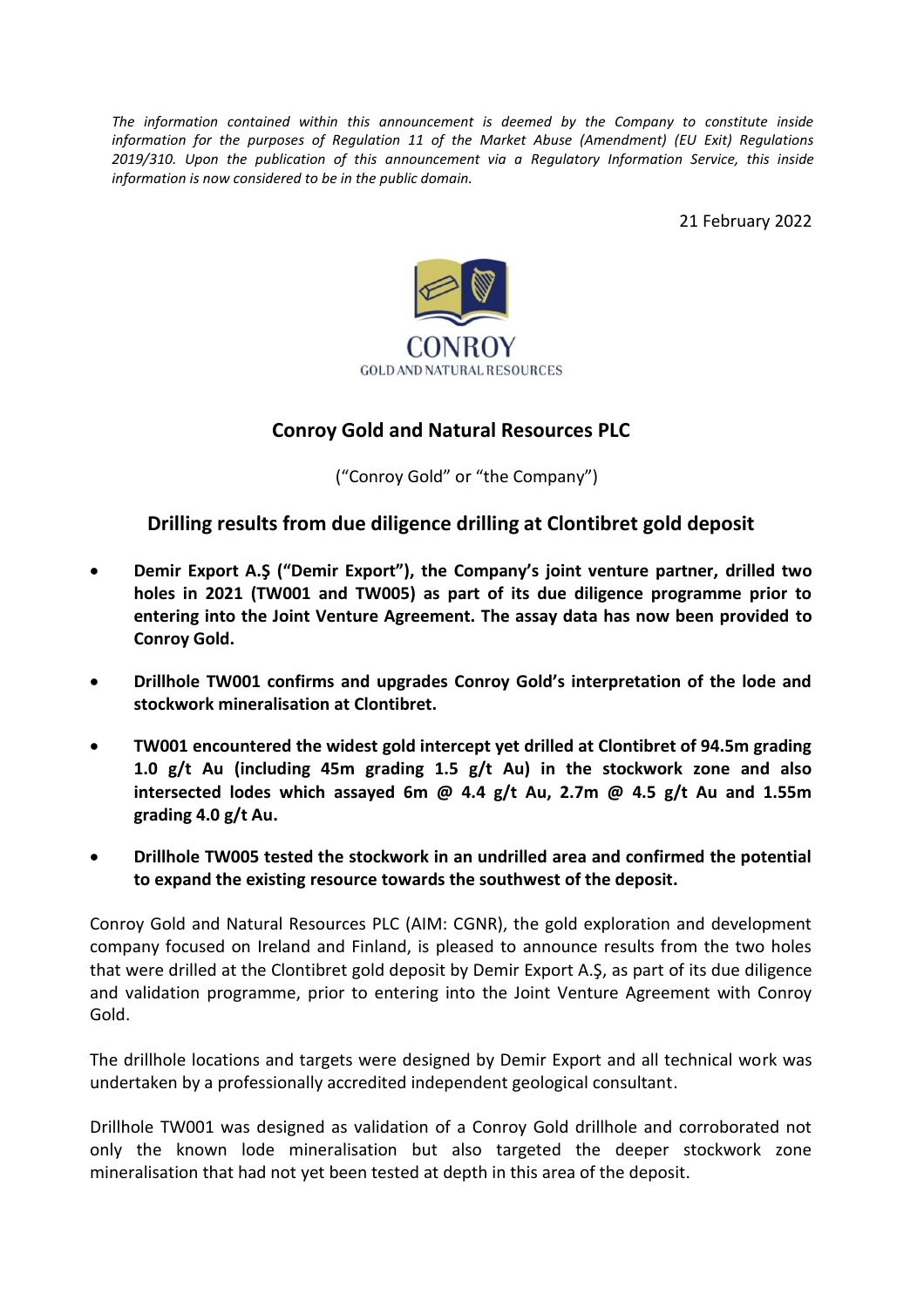TW001 confirmed the zone of lode mineralisation previously drilled by Conroy Gold and intersected six lodes that are included in the existing resource model. Two of the lodes assayed 6.0m @ 4.4 g/t Au and 2.7m @ 4.5 g/t Au, respectively.

Furthermore, as TW001 was deepened towards the stockwork zone, three further lodes were encountered (1.55m grading 4.0 g/t Au, 2.55m grading 1.9 g/t Au and 0.95m grading 3.5 g/t Au).

The Board of Conroy Gold believes the new discovery of stockwork mineralisation in TW001 is of great significance as it represents the widest gold intersection drilled to date at Clontibret. The 94.5m wide intercept in the stockwork zone graded 1.0  $g/t$  Au with a higher-grade intercept of 45.0m grading 1.5 g/t Au in the centre of the wider zone. Gold grade is continuous and relatively uniform throughout these intercepts.

Drillhole TW005 tested the stockwork in an undrilled area and intercepted 19.7m grading 0.3 g/t Au. This confirms the potential to expand the existing resource towards the southwest of the deposit.

This release has been approved by Kevin McNulty PGeo, who is a member of the Company's technical staff and holds a BSc/MSc in Geology and Remote Sensing, in accordance with the guidance note for Mining, Oil & Gas Companies issued by the London Stock Exchange in respect of AIM Companies, which outlines standards of disclosure for mineral projects.

## **Professor Richard Conroy, Chairman, commented:**

*"The due diligence and validation drillholes completed by Demir Export have confirmed and added to the understanding of the Clontibret gold deposit built up by Conroy Gold.* 

*The Board believes that the confirmation of the gold grades encountered in the lode zone and the discovery of the widest gold intercept yet at Clontibret in the stockwork zone indicates there is the potential to increase the overall gold content of the deposit.* 

*Demir Export has the mining expertise and the financial resources not only to bring the Clontibret gold deposit to construction ready status and into operation as a mine, but also to advance the significant gold potential of the other licences along the gold trend to the same status."* 

## **For further information please contact:**

| <b>Conroy Gold and Natural Resources PLC</b> | Tel: +353-1-479-6180  |
|----------------------------------------------|-----------------------|
| Professor Richard Conroy, Chairman           |                       |
| <b>Allenby Capital Limited (Nomad)</b>       | Tel: +44-20-3328-5656 |
| Nick Athanas/Nick Harriss                    |                       |
| <b>First Equity Limited (Broker)</b>         | Tel: +44-20-7330-1883 |
| Jason Robertson                              |                       |
| <b>Lothbury Financial Services</b>           | Tel: +44-20-3290-0707 |
| Michael Padley                               |                       |